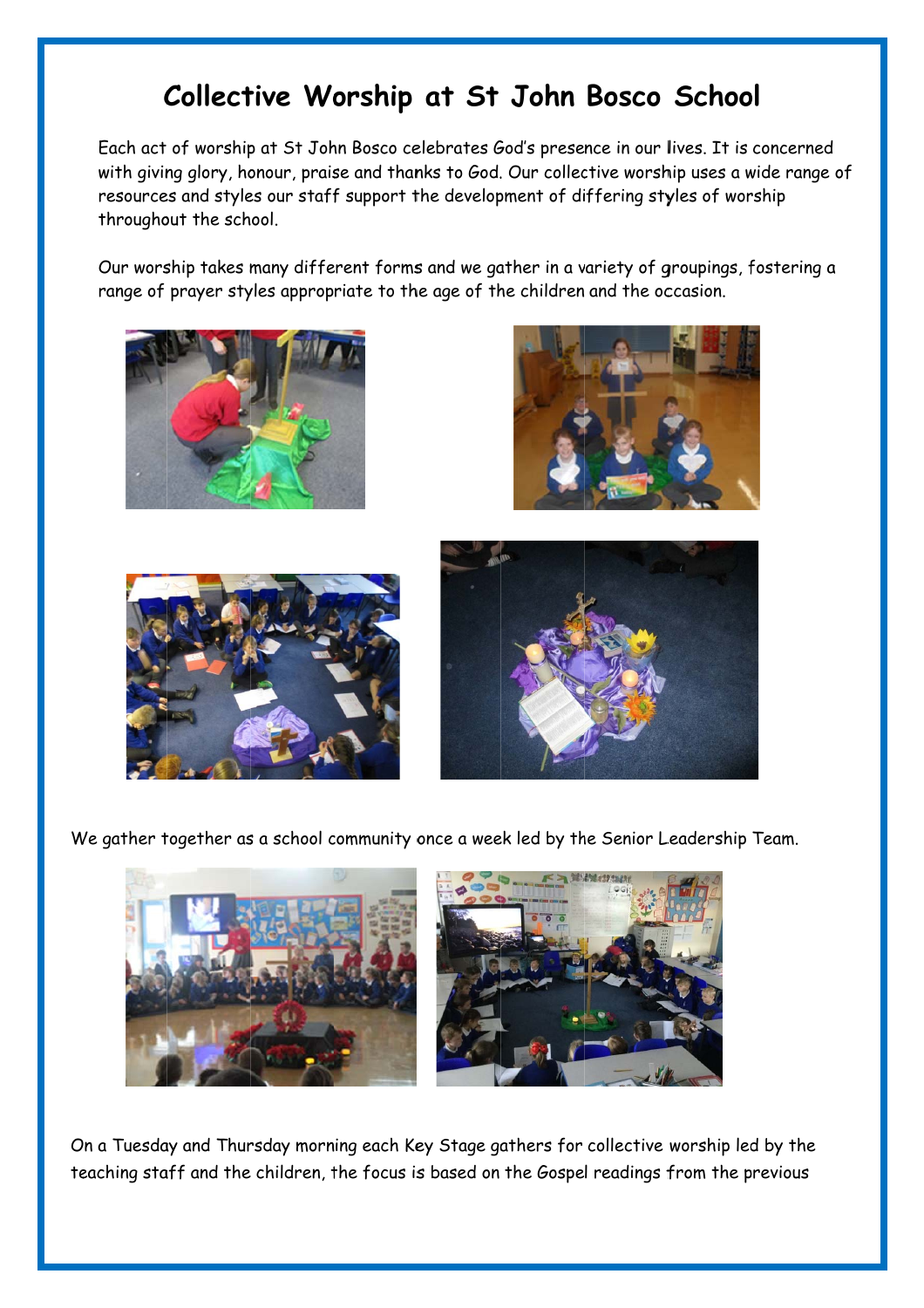Sunday's gospel. Staff and children will use the 'Wednesday Word' materials to support these collective worship sessions.

Once a week we come together as a school community to celebrate our achievements and successes.

In addition to these opportunities to worship, Mass is celebrated once a term in the school hall for children, staff, parents and parishioners.





All children also have the opportunity to plan and prepare their own class liturgy, worship at the end of each Come and See topic.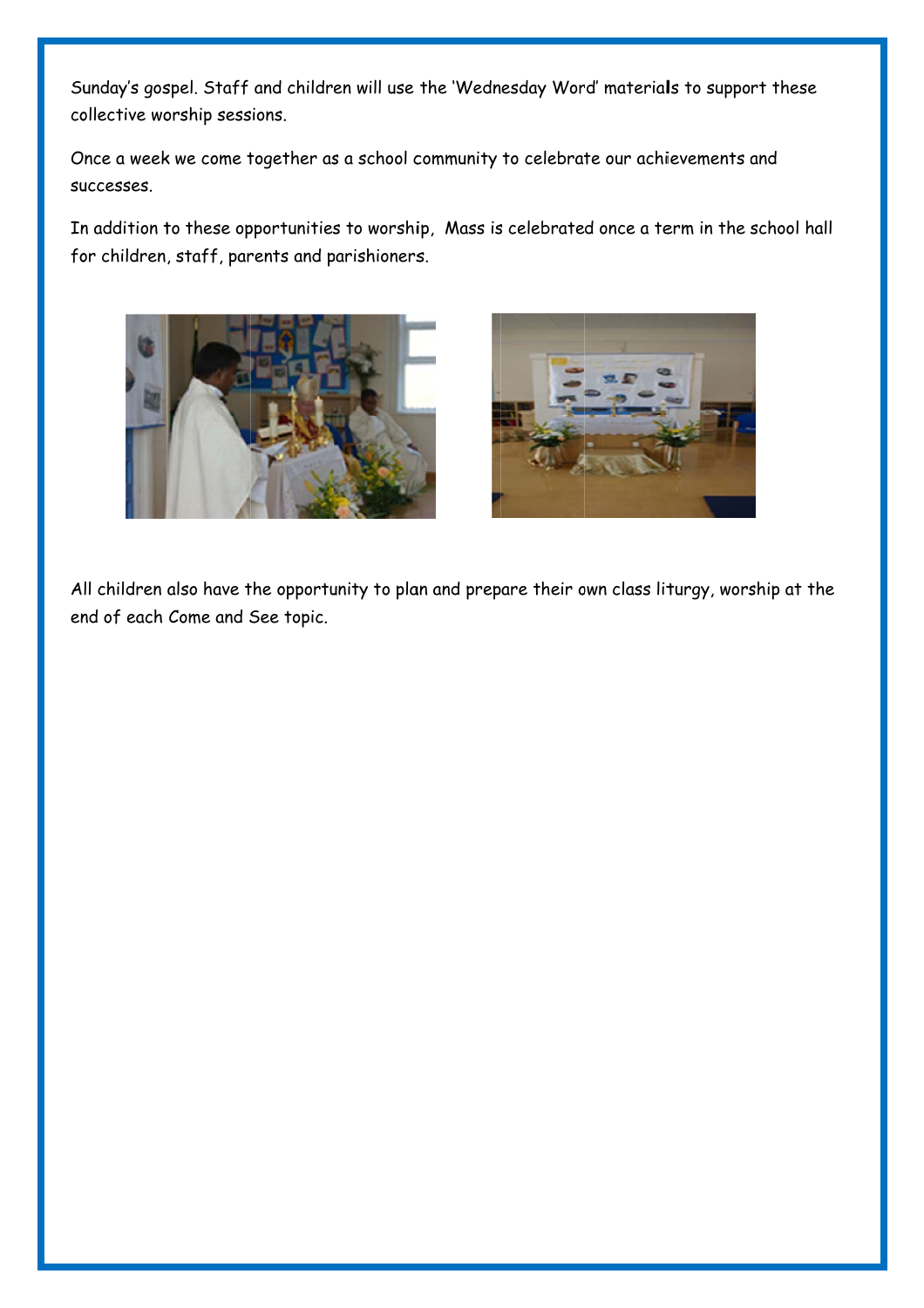